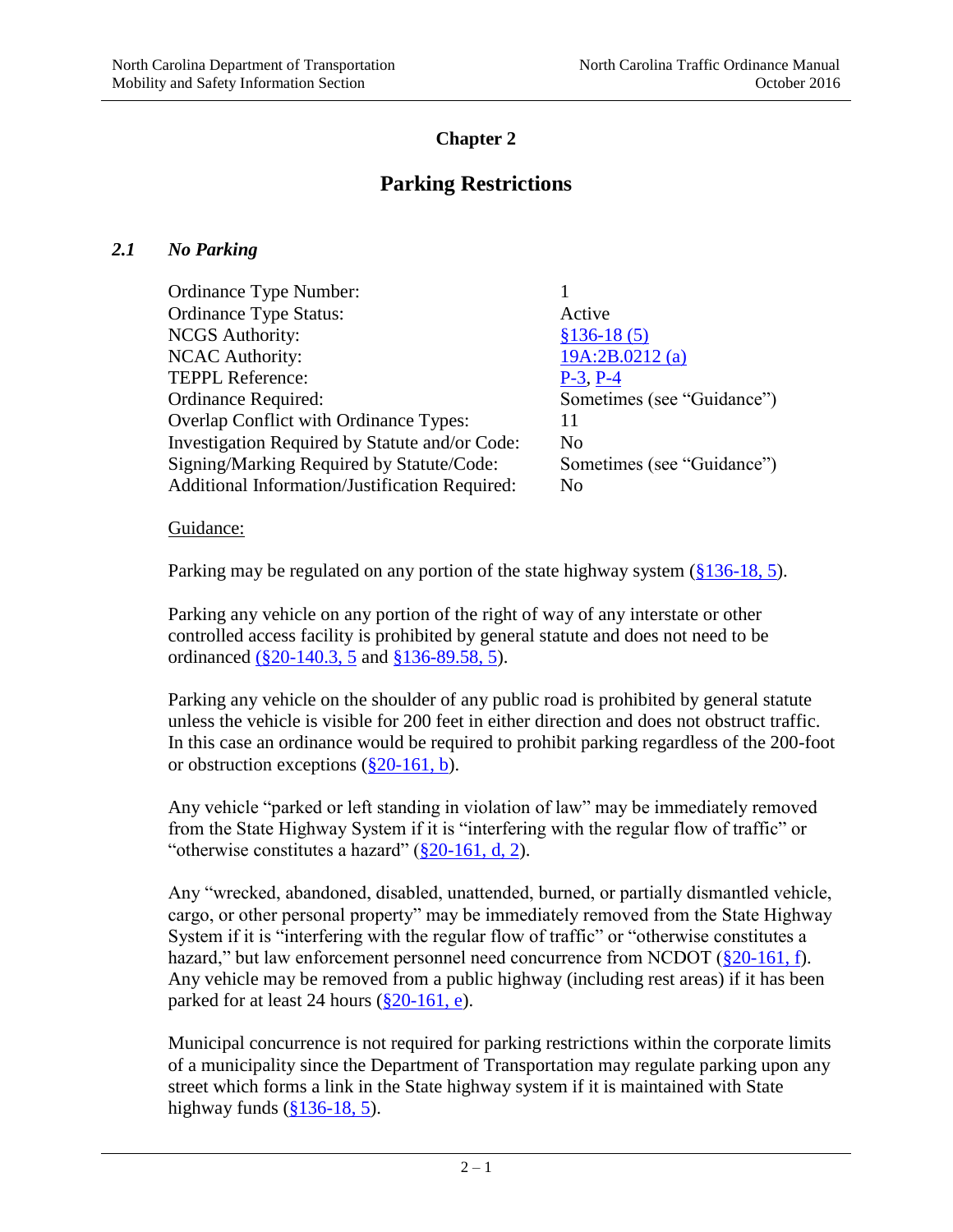Any ordinance regulating or restricting, but not prohibiting, parking shall include the specifics of any regulation or restriction (such as time of day, duration, etc.).

Municipalities may by ordinance regulate, restrict, or prohibit parking on public roads and bridges within their municipal limits. NCDOT permission or concurrence is not required if parking is prohibited on any portion of the State Highway System that is within a municipality  $(\frac{8160A-301}{a})$ . However, if parking is prohibited by a municipality, then a copy of the ordinance should be provided to NCDOT since there is no other venue for NCDOT to have knowledge of the ordinance.

If parking is prohibited on a portion of the State Highway System that is within a municipality by either a state or municipal ordinance, then installing and maintaining the signs is the responsibility of the NCDOT [\(19A:2B.0212, a\)](http://reports.oah.state.nc.us/ncac/title%2019a%20-%20transportation/chapter%2002%20-%20division%20of%20highways/subchapter%20b/19a%20ncac%2002b%20.0212.html). If parking is prohibited by municipal ordinance, then a copy of the ordinance should be required prior to the NCDOT installing or maintaining any signs.

If parking is regulated or restricted, but not prohibited, on a portion of the State Highway System that is within a municipality by municipal ordinance, then installing and maintaining the signs is the responsibility of the municipality [\(19A:2B.0212, b\)](http://reports.oah.state.nc.us/ncac/title%2019a%20-%20transportation/chapter%2002%20-%20division%20of%20highways/subchapter%20b/19a%20ncac%2002b%20.0212.html).

If multiple ordinances are enacted (municipal and/or NCDOT) for the same location and are in conflict with each other then the NCDOT ordinance shall take precedence since the Department of Transportation may regulate parking upon any street which forms a link in the State highway system if it is maintained with State highway funds  $(\frac{8136-18}{5})$ .

Examples:

Along the east side between SR 1400 (Oak Street) and SR 1459 (Apple Drive).

Between SR 1400 (Oak Street) and 0.1 mile south of SR 1393 (Peanut Circle).

Along the east side between SR 1400 (Oak Street) and SR 1459 (Apple Drive), to be in effect between 7:00 a.m. and 5:00 p.m.

Between SR 1400 (Oak Street) and 0.1 mile south of SR 1393 (Peanut Circle), 30 minute parking only.

Between 0.08 mile north of SR 1245 (Gibbons Road) to the end of maintenance, no overnight parking.

On the off ramp of northbound I 77 at the SR 4400 (Johnson Avenue) exit (Exit 16).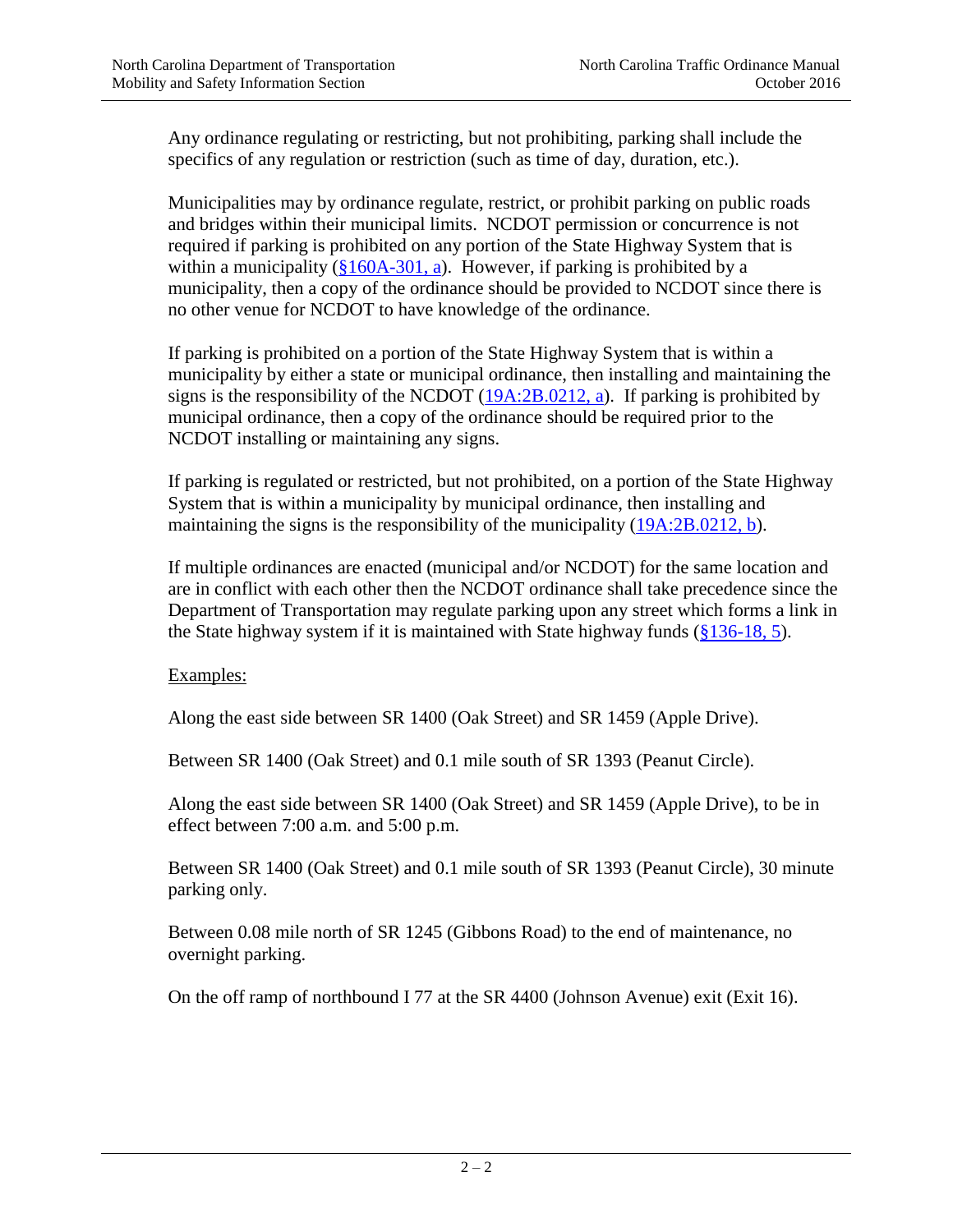## *2.2 No Parking, Tow-Away Zone*

| Ordinance Type Number:                         |                            |
|------------------------------------------------|----------------------------|
| <b>Ordinance Type Status:</b>                  | Active                     |
| <b>NCGS</b> Authority:                         | $$136-18(5)$               |
| <b>NCAC Authority:</b>                         | 19A:2B.0212(a)             |
| <b>TEPPL Reference:</b>                        | $P-5, V-3$                 |
| Ordinance Required:                            | Yes                        |
| <b>Overlap Conflict with Ordinance Types:</b>  |                            |
| Investigation Required by Statute and/or Code: | N <sub>0</sub>             |
| Signing/Marking Required by Statute/Code:      | Sometimes (see "Guidance") |
| Additional Information/Justification Required: | Yes                        |
|                                                |                            |

#### Required:

Written justification for the ordinance, and an aerial photograph indicating the limits of the ordinance, are required for all no parking tow-away conditions that are not in or adjacent to work zones. A bona fide need is expected for these to be approved.

For no parking, tow-away ordinances in work zones, the Ordinance Program Manager shall develop a letter to the Colonel of the State Highway Patrol from the State Traffic Engineer that has the following components: statement of justification (the *reason* any vehicle parked for any period of time "constitutes a hazard"), statement that this is being enacted to protect the safety of workers and the traveling public, statement that the Department of Transportation will take responsibility and incur any costs if a court later rules that a vehicle was improperly moved, and statement that this complies with general statute  $$20-161$ , d, 2 and general statute  $$136-18$ , 5. This letter shall have a copy of the approved ordinance package attached to it when sent to the Colonel. This letter shall also become part of the final ordinance package.

#### Guidance:

This condition is generally only used in construction zones where any vehicle parked for any period of time constitutes a safety hazard to the traveling public or those vehicles or persons working in the construction zone. However, this condition may also be used in non-construction zone locations where it is determined that any vehicle parked for any period of time constitutes a safety hazard or operational impediment to the traveling public, or detrimentally affects the operational or maintenance abilities of NCDOT. An ordinance is required because a traffic safety and/or operational investigation are usually necessary.

Any vehicle may be removed from a public highway (including rest areas) if it has been parked for at least 24 hours  $(\S 20$ -161, e).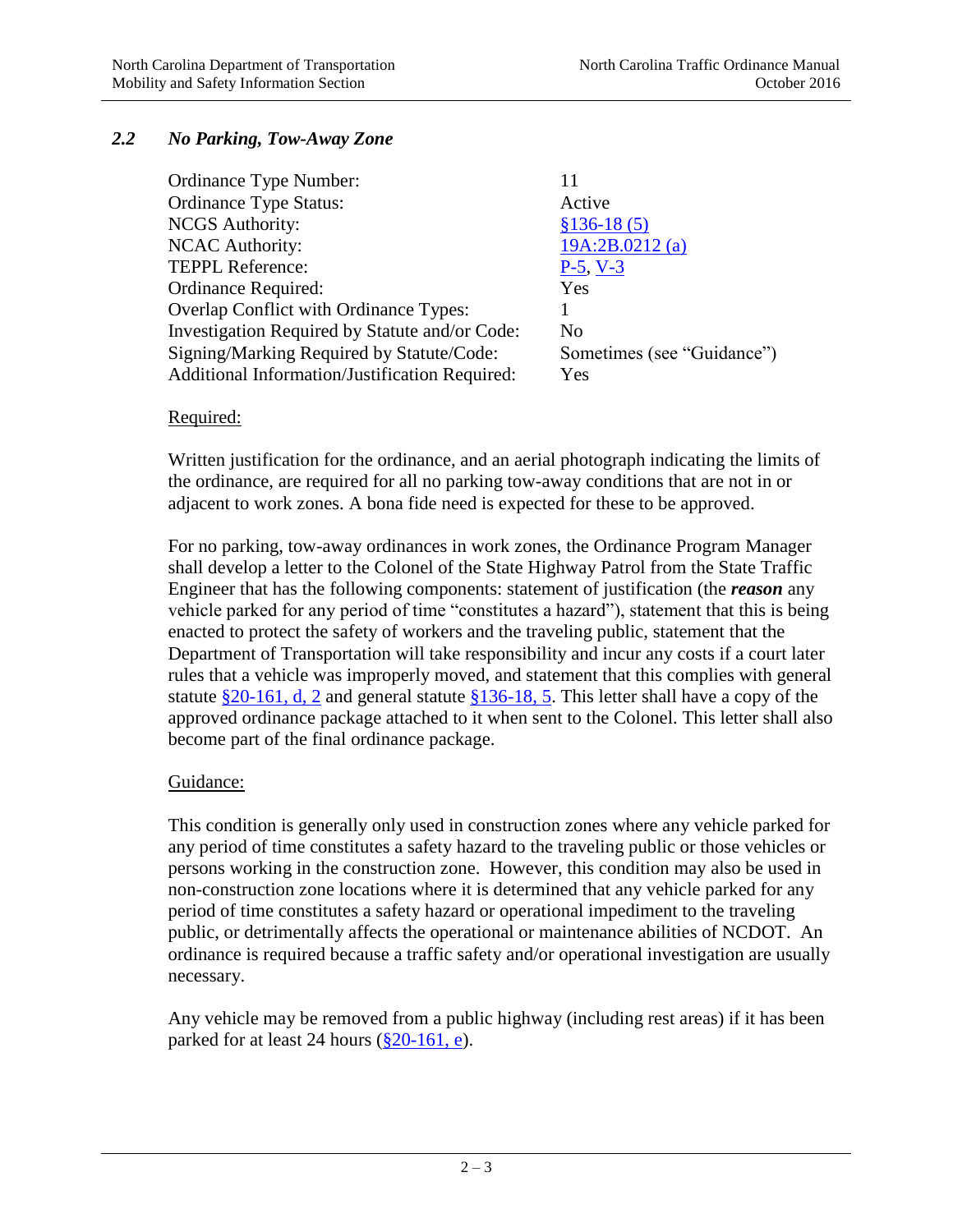Any vehicle "parked or left standing in violation of law" may be immediately removed from the State Highway System if it is "interfering with the regular flow of traffic" or "otherwise constitutes a hazard"  $(\frac{8}{20} - 161, d, 2)$ .

Any "wrecked, abandoned, disabled, unattended, burned, or partially dismantled vehicle, cargo, or other personal property" may be immediately removed from the State Highway System if it is "interfering with the regular flow of traffic" or "otherwise constitutes a hazard," but law enforcement personnel need concurrence from NCDOT ( $\S 20-161$ , f).

Municipal concurrence is not required for parking restrictions within the corporate limits of a municipality since the Department of Transportation may regulate parking upon any street which forms a link in the State highway system if it is maintained with State highway funds [\(§136-18, 5\)](http://www.ncleg.net/gascripts/statutes/statutelookup.pl?statute=136-18).

If parking is prohibited on a portion of the State Highway System that is within a municipality by either a state or municipal ordinance, then installing and maintaining the signs is the responsibility of the NCDOT [\(19A:2B.0212, a\)](http://reports.oah.state.nc.us/ncac/title%2019a%20-%20transportation/chapter%2002%20-%20division%20of%20highways/subchapter%20b/19a%20ncac%2002b%20.0212.html). If parking is prohibited by municipal ordinance, then a copy of the ordinance should be required prior to the NCDOT installing or maintaining any signs.

If parking is restricted, but not prohibited, on a portion of the State Highway System that is within a municipality by municipal ordinance, then installing and maintaining the signs is the responsibility of the municipality [\(19A:2B.0212, b\)](http://reports.oah.state.nc.us/ncac/title%2019a%20-%20transportation/chapter%2002%20-%20division%20of%20highways/subchapter%20b/19a%20ncac%2002b%20.0212.html).

Examples:

Both sides between 0.08 mile north of SR 1245 (Gibbons Road) and the end of maintenance.

Entrance ramp to the weigh station located 1.2 miles north of SR 1523 (Proctor Road).

Between 0.58 miles west of SR 1443 (Broughton Road) and 0.92 miles east of SR 1443 (B-2341).